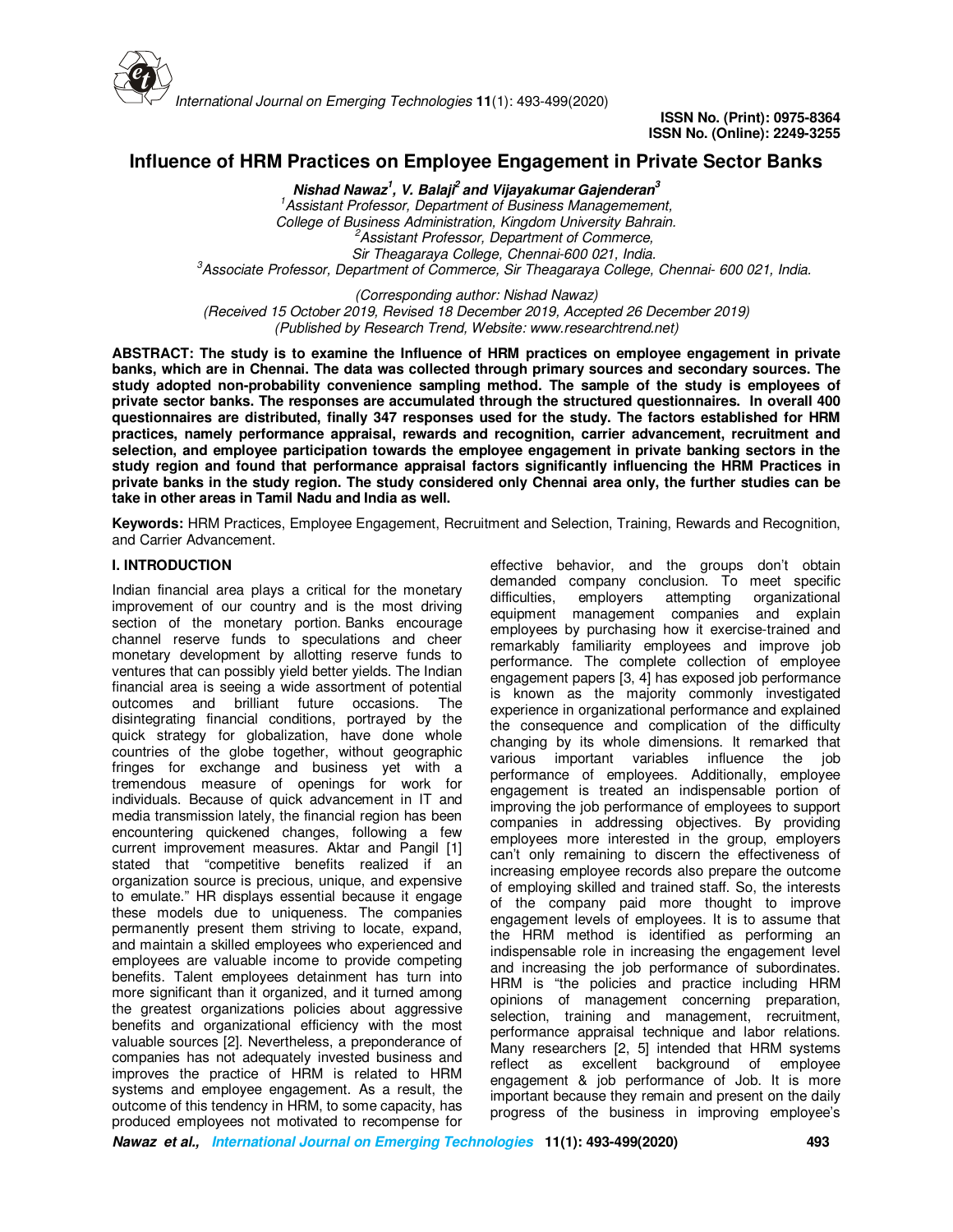emotions, cognition, and behavior. It also assists organizations in enhancing their performance. HRM uses the belief, it collision on employee recognition that the building of a protection climate, inspiration, meaningfulness, feeling. So, considering the connection between HR systems with employee engagement and job performance is needed. Due to these considered reasons, this study will build to measure the influence of HRM practices on employee engagement in private sector banks in Chennai city.

# **II. THEORETICAL BACKGROUND OF THE CONCEPTS**

#### **HRM Practices**

HRM methods are not unique thought. HR systems approach from HRM. It perceived in the 1980s, had a theoretical structure consisting of a viewpoint underpinned by various theory [1]. The HRM is a method that begins from an HR perspective that includes overarching purposes and guiding philosophy to assume in ways by organization characters to authenticity activities. It concentrates on HRM strategies, policies, and practices that contain entire HRM activities engaged in increasing and organizing workforce and in supervision, the relationship of employment [1]. Cantor *et al.,* [6] explores the genuine connection among well‐being‐oriented. Additionally, it concentrates on the social climate negotiated the affiliation among well-being-oriented. Moreover, the study shows there is a affirmative association between flexibility and employee level of production. To finish, employee flexibility negotiated the association among social environment and employee performance. Cesário [7] specifies that HRM have significant impact on the performance of the businesses. The authors conclude that the concerned authorities must conscious about the smooth function of HR The HRM practices engage in recreation an essential role in the development of the companies [8]. Albert *et al.*, [2] discussed that the companies could be capable of attaining their purposes based on human capital within HRM to direct and formulate employees to act, perform, and assume in an approach to make the objects. Also, the HRM practices substantial impacts on employee's attention, emotion, and performance that can influence organizational performance. There are various types of HRM systems that have been originated from more advanced studies [9, 10]. The dimensions of HRM systems utilized in investigations are various stages and changes. Therefore, the studies specified HRM practices are unusual in multiple businesses. Nevertheless, there are broad elements used in numerous models of HRM systems with five essential workings Training; PA; CA; RR, Recruitment and selection [11-12]. These parts are nucleus elements of HRM systems that any management of companies is very involved in, especially in the banking area. Therefore the present study is focused on measuring the HRM practices and its impact on employee engagement in private sector banks in Chennai.

#### **Employee Engagement**

Dajani and Uddin [13] EE is the accountability and commitment of an employee towards the development of the organization and its implications. An employee involved; the employee must be well-informed of his responsibility in trade purposes and motivate his colleagues together with the accomplishment of organizational goals. Employee engagement is perception that increased attractiveness for an extended stage in both educational investigators and practitioners [14]. Presently, employee engagement is one core topic of HRM, and it is reflected in associating with encouraging and attractive outcomes in any business. Fieraru *et al.*, [15] mentioned the engagement favors one-self in a position that includes employees advance personally to develop and understand the entire self into their responsibility performance. Gillani *et al*., [16] also contested employees involved in their engagements have an enormous level of energy, the excitement with their work, and integrity to their job routinely [17] It is a psychological situation that is relative to work confidently and competently. It reveals that the complete happiness on their work, make attention to the business, extra time, associated, and enjoys sentiment with functions and shedding themselves from work.

#### **Practices of HRM and Employee Engagement**

HRM systems perform significant function in increasing employee engagement [5]. Albert *et al.,* [2] contended that "the important task of HR systems as mechanisms for businesses to give employees engaged and interested in their job performance by presenting a challenging job with possible sources and possibilities for extension and management." The proportion of HR systems with employee commitment and suggestion of [18] using SET to describe the results of employee engagement on antecedences, the study favors the complementary exchange relationships between companies through HR systems and employee engagement. The employees who receive and identify the fitness, career concern, consideration, and gains satisfaction from the system, in their turn, will return in a way that makes more commitment to the organization.

#### **Recruitment and Selection**

Recruitment is exercises intended to bring and recognize adequate, capable candidates to link the principalship obligations of the business [19, 20]. Also, the collection is the method of decide the most suitable and qualified applicant from the potential candidates that are most healthy and appropriate to execute the job, opportunely [21]. Herzberg [22] stated that the efficient recruitment and selection aides develop the access between the individuals and the business. It presents applicant with proper information or penetration into the job's responsibilities required for them to reach notified choices about their employment. **Training** 

Training usually consideration of position of behavior devised to enhance the experience, proficiency, and capabilities of people to implement a more suitable competition among employee and attributes of job [23, 24]. Hussain and Utsho [25] service training plans to be set "obvious behavioral principles crossways all perspectives of a tune-up confrontation." It should also be sproduced in line with the precise necessities of the service available. Organizations should make certain employees "know and recognize what they do and why to be ready to offer a elevated level of services to the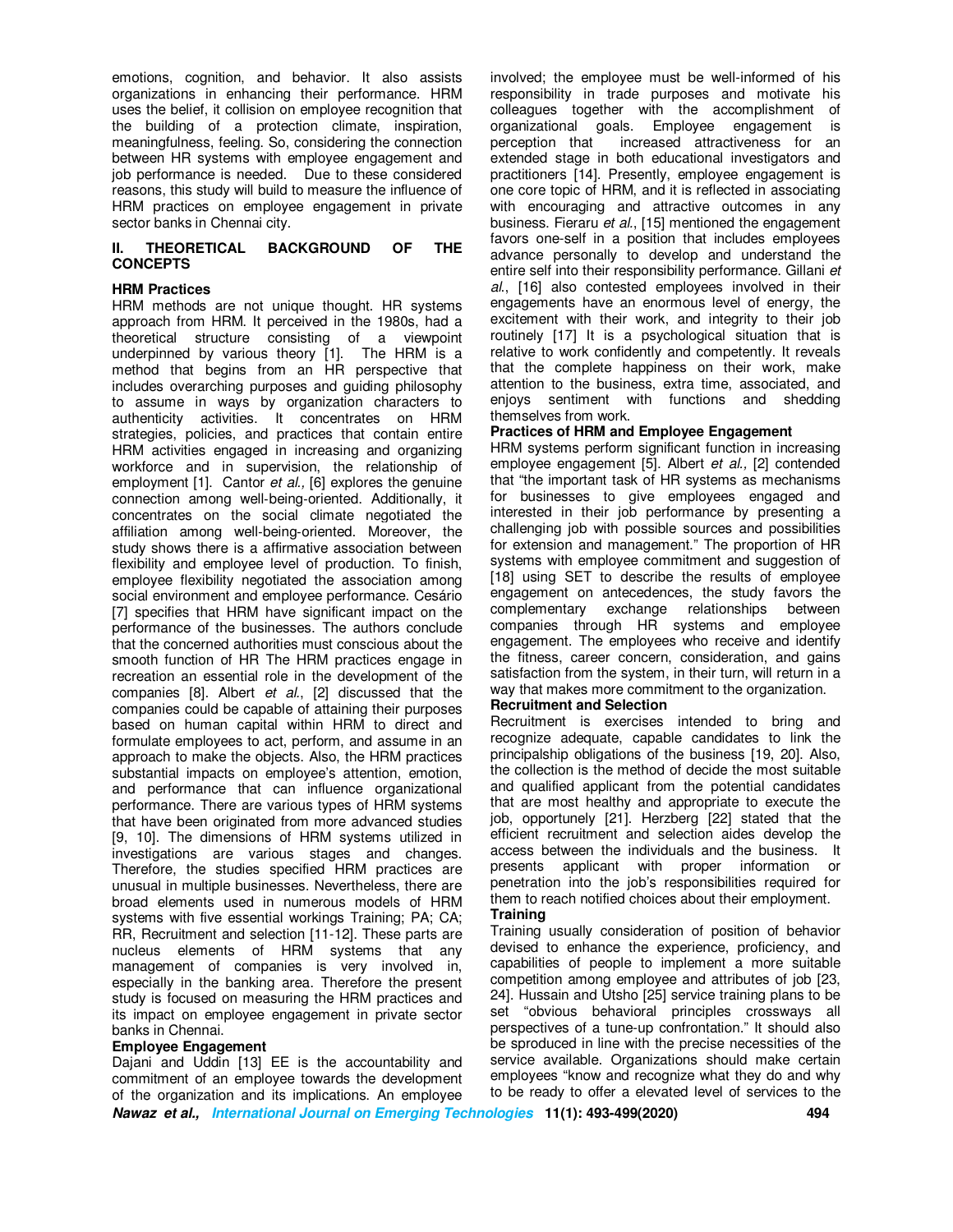clients [26]. The association among the training performs and employee engagement is explained by the norm of social exchange presumption (SET), which aspire employees sense obligated if they appreciate their bank has companies progress. Ives *et al.*, [27] company invests belongings through suitable training programs, employees may counter by engaging themselves more to their duties.

# **Performance Appraisal**

Juhdi [28] PA as a method by which administrators assess, judge, and portray the performance of job assistants over particularized phase, and the completion of the assessment are maintained by the association for prospective orientation. Karatepe [29] suggested that organizations provide comment on the outcome of PA to employees offerings to get better employees' performance since it allow employees to distinguish their nervousness and concentration that hold to conquer their weakness, increase skills, and conventional them towards tasks.

#### **Reward and Recognition**

Rewards system is methods, strategy, methods, and procedures compensating its employees with their proficiency, involvement, and ability by prove several proper types, levels of salaries, advantages, and other kinds of rewards. The reward scheme induces the employees achieving important goals. While most significant employees acknowledge monetary prizes for a job well done, several people simply want to be known as a person or an element of a cluster of good job. Karatepe *et al.,* [30] sponsored that rewards and recognition strengthen wanted performances and together organize behavior outwardly as well as immediate employees to modify their actions, foremost to superior performance consequences. Awards and recognition are also recognized as critical applications that triumphant organizations employ to improve employee engagement [31].

#### **Career Advancement and Employee Engagement**

Liao and Chuang [32] explained career advancement is extent to a firm presents forecasts for improvement of workforce career and employees have a bright career pathway steps within their organizations. The theory of career advancement explained as a stage that support employees to vision further than their modern works and make available for more positive future circumstances within their commerce. If company execute career progression possibilities to employees, it trigger employees tangible approaches and psychological fortification and creates them more stimulated, dedicated, and fanatical towards their occupation [33].

#### **Employee Engagement Participation**

Employee participation is one of the pronouncement progression in which people are committed [34]. demands whether they are consulted independently or as a alignment by their planner, who then constructs the termination, or they split the closing decision making with the manager, or employees assigned accountability for formative by the manager [35]. According to [36], employee contribution led to enlarged human being combination into association, and employees become more engaged in the employment. Employee participation create employees understand the essential need of originality and offer viable and imaginative

resolution for job through transformed associations with workforce that improve greater levels of their behavior outcome.

## **Information Sharing**

Noe *et al.,* [37] defined that information sharing as affiliates within an association gain truthful information concerning business consequences, customer criticism, and excellence. Phillips and Phillips [38] disputed that as employees feel essential information allotment, employees stimulated in their work to present towards the realization of the organization's principles. Frontline employees explain the connection connecting the business and its clients. They regularly contact clients and accept customers' replies to the organization's merchandise or services. Regarding the banks, when customers anticipate to explore more information (e.g., credit card, balance checking, loans), they generally address workers at the frontlines (e.g., Customer service officer, teller, individual banker). as a result, more significant in turn participating (e.g., imparting information or contribution advice to customers) may be accommodating for frontline representatives in replying to customer's investigation [39] and help them manufacture relationship with consumers, which in revolve may improve the customer service knowledge [40].

## **Designed for the study**

– To find out the affiliation between HRM methods and Employee Engagement aspects in Private sector banking sector in Chennai.

– To examine the impact of HRM practice, i.e., Recruitment & Selection, Training, Performance appraisals, Rewards and Recognition, Career Advancement, and Employee Participation, towards the Employee Engagement in the private banking sector in Chennai city

## **Hypothesis Development**

HI : There is no positive association between HRM and Employee Engagement aspects in the private banking sector in Chennai

H2: There is no significant impact on HRM Practices, i.e., Recruitment & Selection, Training, Performance appraisal, Rewards and Recognition, Career Advancement, Employee Participation, and Information Sharing towards the Employee Engagement in the private banking segment in Chennai.

The study also developed the research model, that model has been shown in Fig. 1.

## **III. METHODOLOGY**

The present paper's aim is to measure the Impact of HRM Practices towards the Employee Engagement in Private Banks in Chennai. The study used both primary sources as well as secondary sources. The secondary sources of the study are extracted from the text books, research papers, magazines and study related news articles. The primary sources of the data obtained from the employees of private banks in the study area. The study adopted non-probability sampling method. The study used convenience sampling method. The target population of this study employees of private sector banks.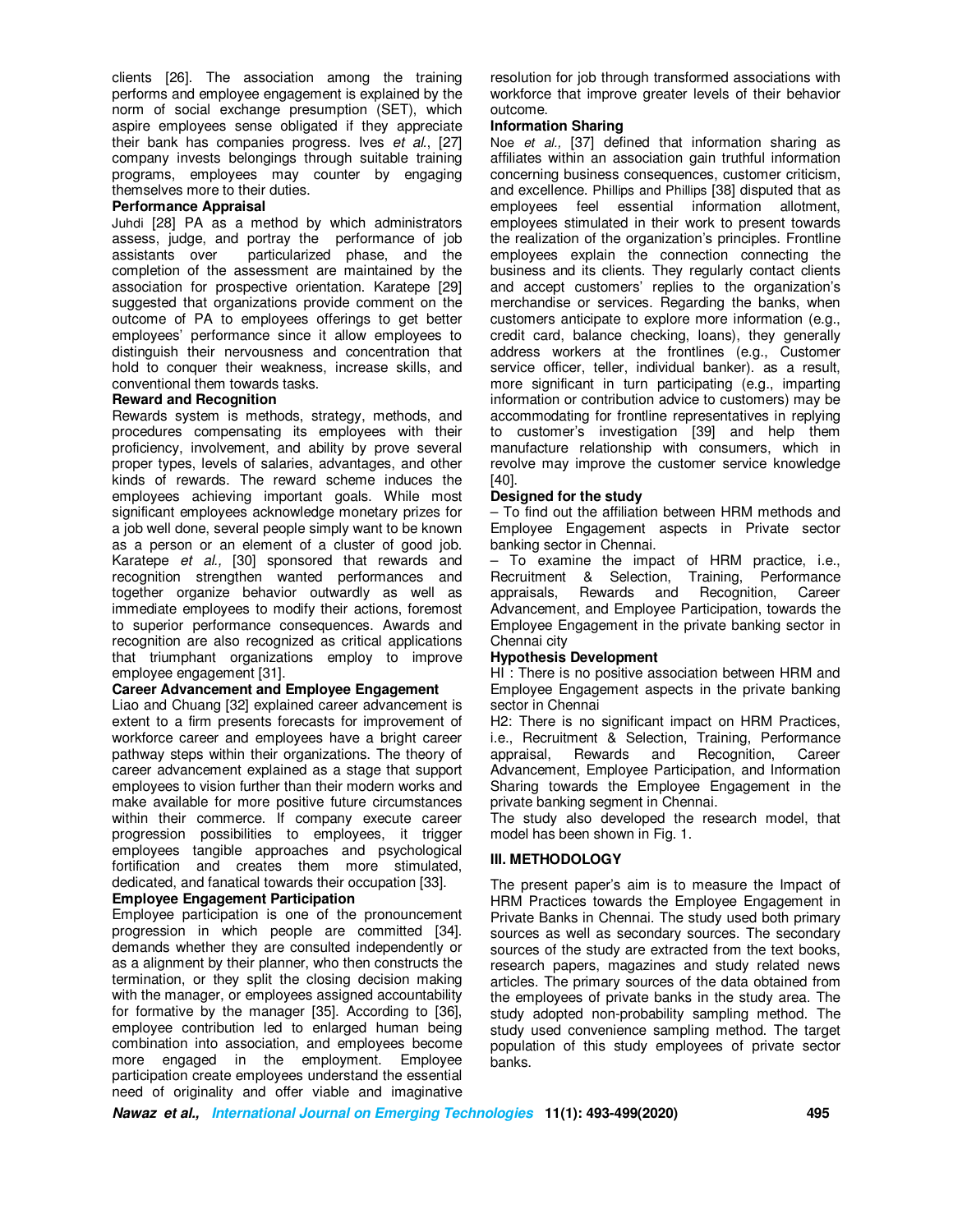For literature review purpose, the researchers searched Scopus database and Emerald Data Base. To get full information, the researcher followed steps to get into the right information to find the gap of the research through following key words TITLE-ABS-KEY ( "HRM Practices") AND TITLE-ABS-KEY ("Private Banks") used in Scopus

Database and found there is 1 paper was published and the same key words were used in Emerald Data Base and found 49 articles and put together 50 papers were used in the study and literature was considered up to November 2019.



**Fig. 1.** 

The responses are accumulated through the structured questionnaires. In overall 400 questionnaires are distributed, out of which 376 responses filled and returned back. Out 376 responses, 29 responses are declined due to irrelevant information's presented by the employees. Finally, 347 responses used for the final study.

# **Variables Measurement**

| Variables                  | <b>Items Included</b> | <b>Adapted from</b> |
|----------------------------|-----------------------|---------------------|
| <b>HRM Practices</b>       | 33 statements         | $[41 - 43]$         |
| <b>Employee Engagement</b> | 17 statements         | [46]                |

The variables are used the above mentioned authors. The responses are accumulated five point Likert scale range from strongly agree to strongly disagree**.** The statistical tools used for the present research is Karl Pearson correlation and Structural Equation Modeling.

# **IV. RESULTS AND DISCUSSION**

Table 1 shows the Demographic Profile of Bank Employees. Out of 347 respondents, 74.4% of the respondents are male, and 37.5% respondents are in the age group of above 40 years. 70.0% of the respondents are married, and 38% of the respondent's educational background is professionals. The study results also indicate that majority 45.8% of the respondents annual CTC is Rs. 5.1 - 7.5 Lakhs.

|                    | Frequency                        | Percent |  |  |  |
|--------------------|----------------------------------|---------|--|--|--|
| Gender             |                                  |         |  |  |  |
| Male               | 258                              | 74.4    |  |  |  |
| Female             | 89                               | 25.6    |  |  |  |
| Total              | 347                              | 100.0   |  |  |  |
| Age (Years)        |                                  |         |  |  |  |
| Up to 30           | 103                              | 29.7    |  |  |  |
| $31 - 40$          | 114                              | 32.9    |  |  |  |
| Above 40           | 130                              | 37.5    |  |  |  |
| Total              | 347                              | 100.0   |  |  |  |
|                    | <b>Marital Status</b>            |         |  |  |  |
| Single             | 104                              | 30.0    |  |  |  |
| Married            | 243                              | 70.0    |  |  |  |
| Total              | 347                              | 100.0   |  |  |  |
|                    | <b>Educational qualification</b> |         |  |  |  |
| UG                 | 114                              | 32.9    |  |  |  |
| PG                 | 101                              | 29.1    |  |  |  |
| Professional       | 132                              | 38.0    |  |  |  |
| Total              | 347                              | 100.0   |  |  |  |
| <b>Annual CTC</b>  |                                  |         |  |  |  |
| Up to 5 Lakhs      | 116                              | 33.4    |  |  |  |
| Rs.5.1 - 7.5 Lakhs | 159                              | 45.8    |  |  |  |
| Above 7.5 Lakhs    | 72                               | 20.7    |  |  |  |
| Total              | 347                              | 100.0   |  |  |  |

#### **Table 1: Personal Characteristics.**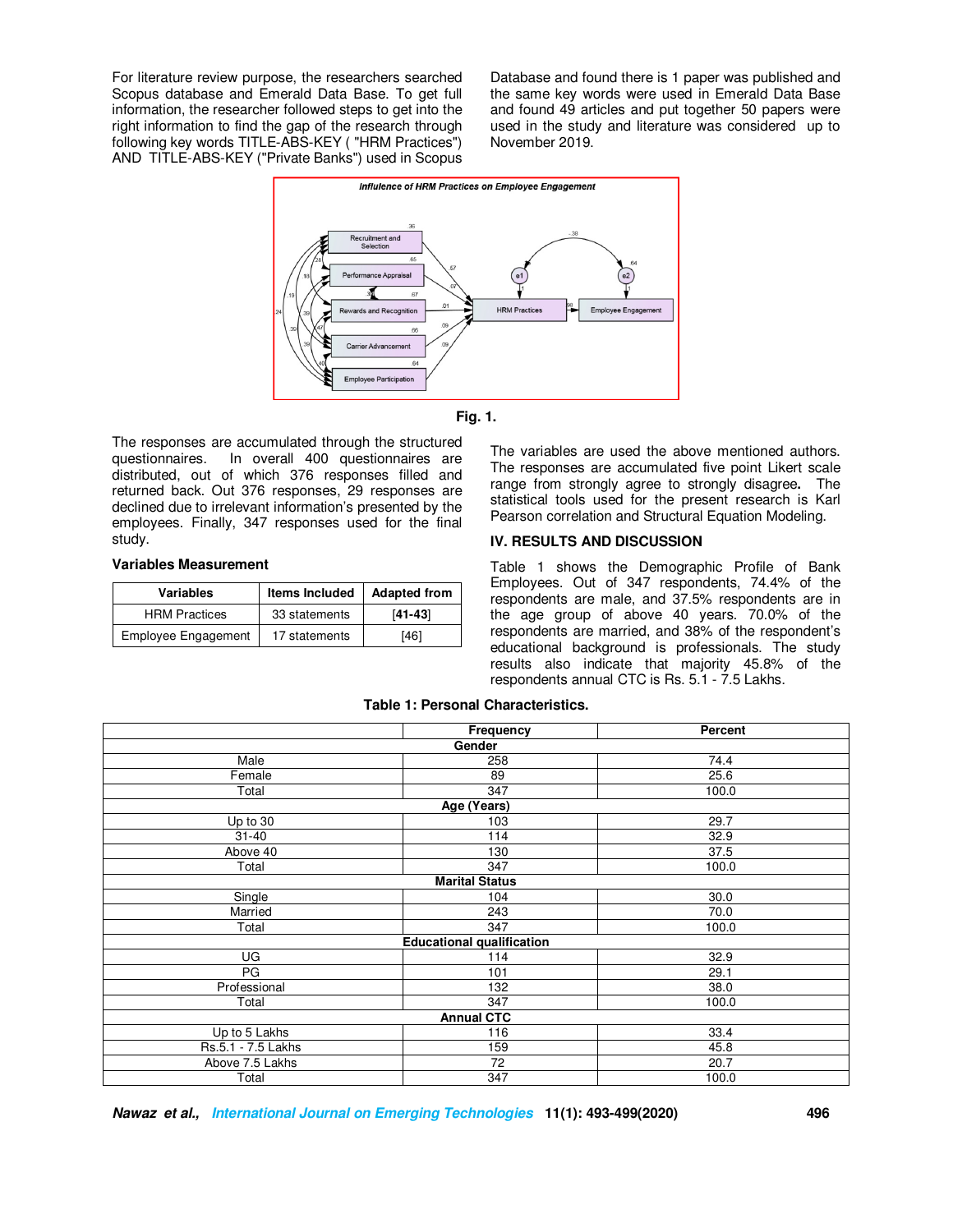|                      | <b>RS</b>            | <b>PA</b>            | <b>RR</b> | CA                   | EP                   | <b>HRM Practices</b> |
|----------------------|----------------------|----------------------|-----------|----------------------|----------------------|----------------------|
| RS.                  |                      | .587                 | $.360$ "  | $.393$ <sup>**</sup> | .498                 | $.500$ <sup>**</sup> |
| PA.                  | .587                 |                      | .586      | .594                 | .598                 | $.560^{**}$          |
| <b>RR</b>            | $.360^{**}$          | $.586^{**}$          |           | .706                 | .598                 | .535                 |
| СA                   | $.393$ <sup>**</sup> | $.594$ **            | .706      |                      | $.612$ <sup>**</sup> | .557                 |
| EP                   | $.498$ <sup>**</sup> | $.598$ <sup>**</sup> | $.598$ "  | $.612$ <sup>**</sup> |                      | $.534$ **            |
| <b>HRM Practices</b> | $.500^{*}$           | $.560$ "             | .535      | .557                 | .534                 |                      |

## **Table 2: Karl Pearson Correlation for factors influencing towards HRM Practices(n=347).**

*RS: Recruitment and Selection; PA: Performance Appraisal; RR: Rewards and Recognition; CA: Carrier Advancement; EP: Employee Participation; HRM: HRM Practices* 

It is observed from Table 2, the p-value of entire components of HRM practices <0.01, it indicates there is significant relationship with the HRM practices and its components i.e., Recruitment and selection, Performance appraisal, Rewards and Recognition, Carrier Advancement, and Employee Participation. **Structural Equation Modelling on Influence of HRM Practices Towards the Employee Engagement** 

SEM utilized to scrutinize the appropriateness of the model-based leading the assembled samples. The SEM is most practical when evaluate the connecting relationship among variables as well as authenticate the compatibility of the model used [44]. The proposed model included three types of variables, i.e., observed,

endogenous items, Observed, exogenous items, and unobserved, exogenous items. Observed, endogenous variables included two variables, i.e., HRM Practices and Employee Engagement. Observed, exogenous variables included Performance appraisal, Rewards and Recognition, Carrier Advancement, Recruitment and selection, and Employee Participation. Unobserved, exogenous variables included two variables, i.e., e1 and e2. The hypothesized model is whether the HRM practices, namely Performance appraisal, Rewards and Recognition, Carrier Advancement, Recruitment and selection, and Employee Participation, influence employee engagement in the private banking sector. The results of the model are given below [45]

**Table 3: Variables Results in the SEM Analysis.** 

| <b>Endogenous</b><br>variables                                                   |              | <b>Exogenous variables</b>       | <b>Estimate</b> | SE.  |       | P           |
|----------------------------------------------------------------------------------|--------------|----------------------------------|-----------------|------|-------|-------------|
| <b>HRM</b>                                                                       | <---         | Performance appraisal            | .131            | .051 | 2.416 | $0.011*$    |
| <b>HRM</b>                                                                       | <---         | Rewards and Recognition          | .167            | .049 | 3.127 | $0.003**$   |
| <b>HRM</b>                                                                       | $\leftarrow$ | <b>Carrier Advancement</b>       | .141            | .055 | 2.244 | $0.011*$    |
| <b>HRM</b>                                                                       | <---         | <b>Recruitment and Selection</b> | .197            | .059 | 3.372 | $< 0.001**$ |
| <b>HRM</b>                                                                       | $\leftarrow$ | <b>Employee Participation</b>    | .194            | .055 | 3.317 | $< 0.001**$ |
| EE.                                                                              | <---         | <b>HRM</b>                       | .197            | .047 | 3.721 | $< 0.001**$ |
| Note: ** departed pignificant at 10/ loyal 8 * departed pignificant at 50/ loyal |              |                                  |                 |      |       |             |

*Note: \*\*denotes significant at 1% level & \*denotes significant at 5% level* 

It is observed from Table 3, the calculated t & p-value for the influence of performance appraisal towards the HRM practices is  $2.416 \& 0.011$ , the p-value <0.05, it is statistically significant at a 5% level. Therefore the study confirms that the performance appraisal factors significantly influencing the HRM Practices in private banks in the study region. It also points out that the employees are positively agreed on their performance appraisal aspect in their organization. It leads to the satisfaction of employees and develops the efficiency level. The influence of rewards and recognition towards the HRM practices t & p-value is 3.127 & 0.003, the pvalue statistically significant 1% level. Rewards facilitate to inform employees that their work meets customers' expectations. Additional, job performance that is rewarded is probable to be repeated. The employee more constantly satisfies customers; it assists in getting better a company's competitive position since satisfied customers are more probable to come back. The carrier advancement towards the HRM practices t & p-value is 2.244 & 0.011; career advancement is the most significant factor for employee satisfaction and preservation at an organization. It creates good business sense for organizations of all

dimensions to spend time developing and maintain considerately structured career path systems. The rewards and selection towards the HRM practices t & pvalue is 3.372&<0.001, Employee participation towards the HRM practices t & p-value is 3.721&<0.001. These two factors p-values are statistically significant at 1% level. These two factors, employee participation, and recruitment and selection play a significant role in the development of the organization [46, 47].

#### **Table 4: Model fit summary of SEM on the Influence of HRM practices towards the Employee Engagement.**

| <b>Indicies</b>  | Value  | <b>Suggested value</b> |
|------------------|--------|------------------------|
| Chi-square value | 10.328 |                        |
| DF               | 4      |                        |
| CMIN/DF          | 2.582  |                        |
| P-value          | 0.129  | > 0.05                 |
| GFI              | 0.921  | $>0.90$ [48]           |
| AGFI             | 0.944  | $>0.90$ [49]           |
| <b>NFI</b>       | 0.933  | $> 0.90$ [50]          |
| CFI              | 0.969  | > 0.90                 |
| <b>RMSEA</b>     | 0.039  | < 0.08                 |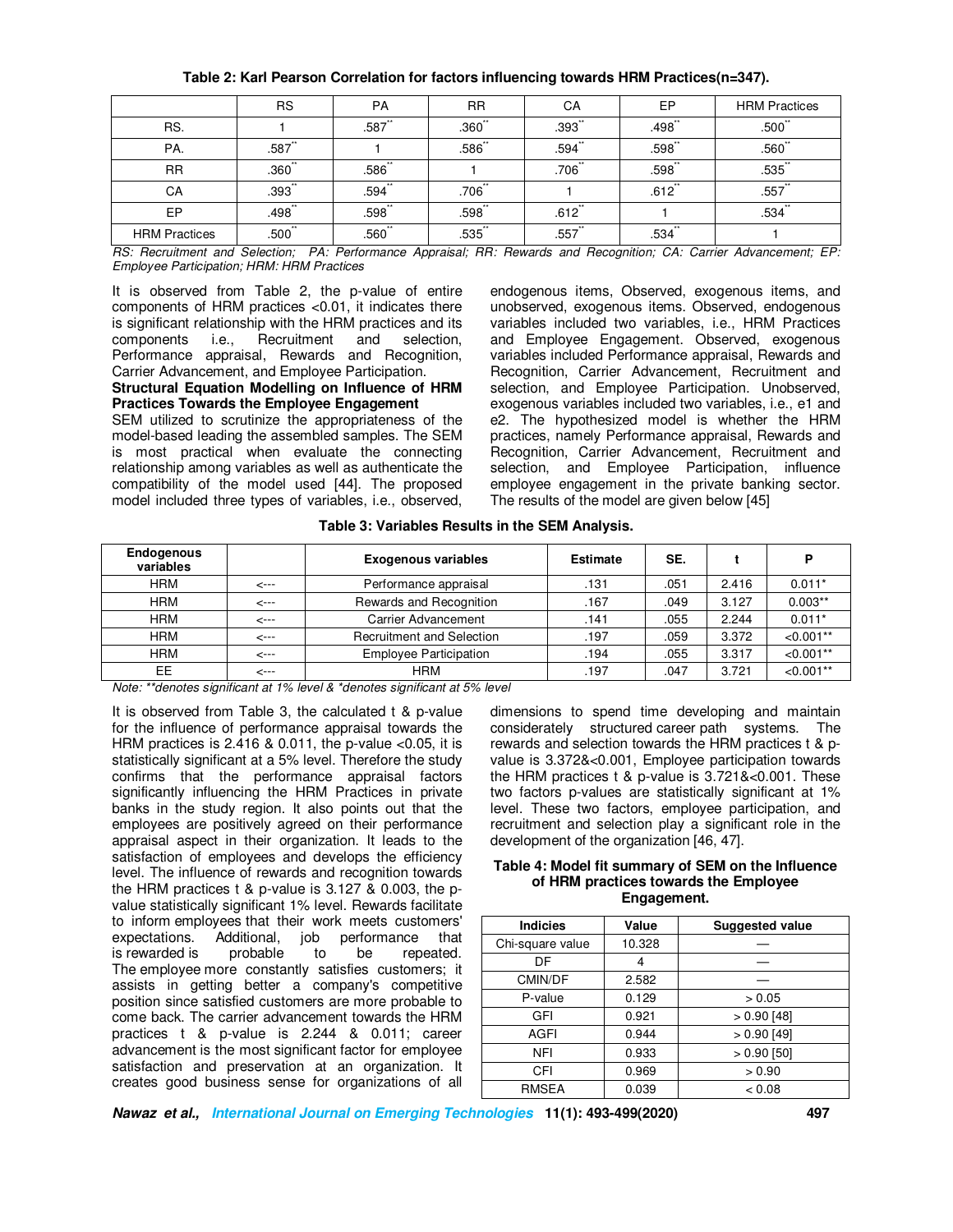Model fit summary of Structural Equation Model on the Influence of HRM practices towards Employee Engagement. Structural equation modeling appraises whether the data well a hypothetical model. In order to assess the representation, the emphasis was given to Chi-square/degrees of freedom Chi-square value/DF), CFI, GFI, AGFI, TLI, IFI, RMSEA, and PGFI (Table 4).

Since the p-value & Chi-square value/df is 2.582 & 1.129. The p-value is greater than 0.05. Therefore, the hypothesis is accepted and concluded that the factors of HRM practices, namely Performance appraisal, Rewards and Recognition, Carrier Advancement, Recruitment and selection, and Employee Participation towards the employee engagement in private banking sectors in the study region.

# **V. CONCLUSION**

The study focused to measure the Impact of HRM Practices towards the Employee Engagement in Private Banks in Chennai City. The present paper helps to understand the HRM practices and its impact towards the employee engagement in banking sector. On the basis of outcome of the results, the components of HRM namely Recruitment and Selection, Performance Appraisal, Rewards and Recognition, Carrier Advancement, and Employee Participation had a significant relationship with the HRM practices. It creates team building, team spirit among the employees. It leads to enhancing the efficiency level of organization. In addition, the concluded that the factors of HRM practices, namely Performance appraisal, Rewards and Recognition, Carrier Advancement, Recruitment and selection, and Employee Participation towards the employee engagement in private banking sectors in the study region.

## **VI. FUTURE SCOPE**

The study is not without limitations. The authors collected the data in Chennai city only. The proposed model should be validated and tested in other part of India, there are other such as Hyderabad, Mumbai, Delhi-Noida and Gurgaon, Pune, Kolkata and Bangalore can be conducted by taking large data sample and also possible to make study. The researchers can conduct study using same framework in cross globe.

# **ACKNOWLEDGEMENTS**

No funding to declare.

#### **Conflict of interest.** No.

## **REFEENCES**

[1]. Aktar, A. &Pangil, F. (2017). The Relationship between Employee Engagement, HRM Practices and Perceived Organizational Support: Evidence from Banking Employees. *International Journal of Human Resource Studies, 7*(3).

[2]. Albert, W., Gollan, P. J., Marchington, M., & Lewin, D. (Eds.). (2010). The Oxford handbook of participation in organizations. Oxford University Press.

[3]. Alfes, K., Shantz, A. D., Truss, C., & Soane, E. C. (2013). The link between perceived human resource management practices, engagement and employee behaviour: a moderated mediation model. *The International Journal of Human Resource Management, 24*(2), 330-351.

[4]. Apak, S., Gümüş, S., Öner, G., & Gümüş, H. G. (2016). Performance appraisal and a field study. *Procedia-Social and Behavioral Sciences, 229,* 104-114.

[5]. Barcelos, M. R. dos S., & Freitas, A. L. P. (2018). Developing and Testing a Methodological Approach to Assess the QWL in Retail Banks. *Advances in Intelligent Systems* and *Computing*, 1, https://doi.org/10.1007/978-3-319-60372-8

[6]. Cantor, D. E., Morrow, P. C., & Montabon, F. (2012). Engagement in environmental behaviors among supply chain management employees: An organizational support theoretical perspective. *Journal of Supply Chain Management, 48*(3), 33-51.

[7]. Cesário, F. J. S. (2015). Employees perceptions of the importance of human resources management practices. *Research Journal of Business Management, 9,* 470-479.

[8]. Chand, M. (2010). The impact of HRM practices on service quality, customer satisfaction and performance in the Indian hotel industry. *The International Journal of Human Resource Management, 21(*4), 551–566.

[9]. Chiang, C. F., Jang, S., Canter, D., & Prince, B. (2008). An expectancy theory model for hotel employee motivation: Examining the moderating role of communication satisfaction. *International Journal of Hospitality & Tourism Administration, 9*(4), 327–351.

[10]. Chughtai, A. A. (2013). Linking affective commitment to supervisor to work outcomes. *Journal of Managerial Psychology, 28*(6), 606-627.

[11]. Coens, T., & Jenkins, M. (2002). Abolishing performance appraisals: Why they backfire and what to do instead. Berrett-Koehler Publishers.

[12]. Cooper, B., Wang, J., Bartram, T., & Cooke, F. L. (2019). Well-being-oriented human resource management practices and employee performance in the Chinese banking sector: The role of social climate and resilience. *Human Resource Management, 58*(1), 85–97.

[13]. Dajani, D. R., & Uddin, L. Q. (2015). Demystifying cognitive flexibility: Implications for clinical and developmental neuroscience. Trends in Neurosciences, 38(9), 571–578.

[14]. Dessler, G. (2019). Human Resource Management, Global Edition. Pearson Education Limited.

[15]. Fieraru, M., Khoreva, A., Pishchulin, L., & Schiele, B. (2018). Learning to refine human pose estimation. Proceedings of the *IEEE Conference on Computer Vision and Pattern Recognition Workshops*, 205–214.

[16]. Gillani, S. M. F., Iqbal, S., Akram, S., & Rasheed, M. (2018). Specific antecedents of employees' knowledge sharing behavior. *VINE Journal of Information and Knowledge Management Systems*.

[17]. González, J. V., & Garazo, T. G. (2006). Structural relationships between organizational service orientation, contact employee job satisfaction and citizenship behavior. *International Journal of Service Industry Management.* 

[18]. Gremler. (2008). Rapport-building behaviors used by retail employees. *Journal of Retailing, 84*(3), 308–324.

[19]. Hair, J. F., Black, W. C., Babin, B. J., Anderson, R. E., & Tatham, R. L. (1998). Multivariate data analysis, *5*(3), 207-219. Upper Saddle River, NJ: Prentice hall.

[20]. Hair, J. F., Black, W. C., Babin, B. J., Anderson, R. E., & Tatham, R. L. (2006). Multivariate data analysis (Vol. *6*). Upper Saddle River, NJ: Pearson Prentice Hall.

[21]. Heery, E., & Noon, M. (2008). A dictionary of human resource management. OUP Oxford.